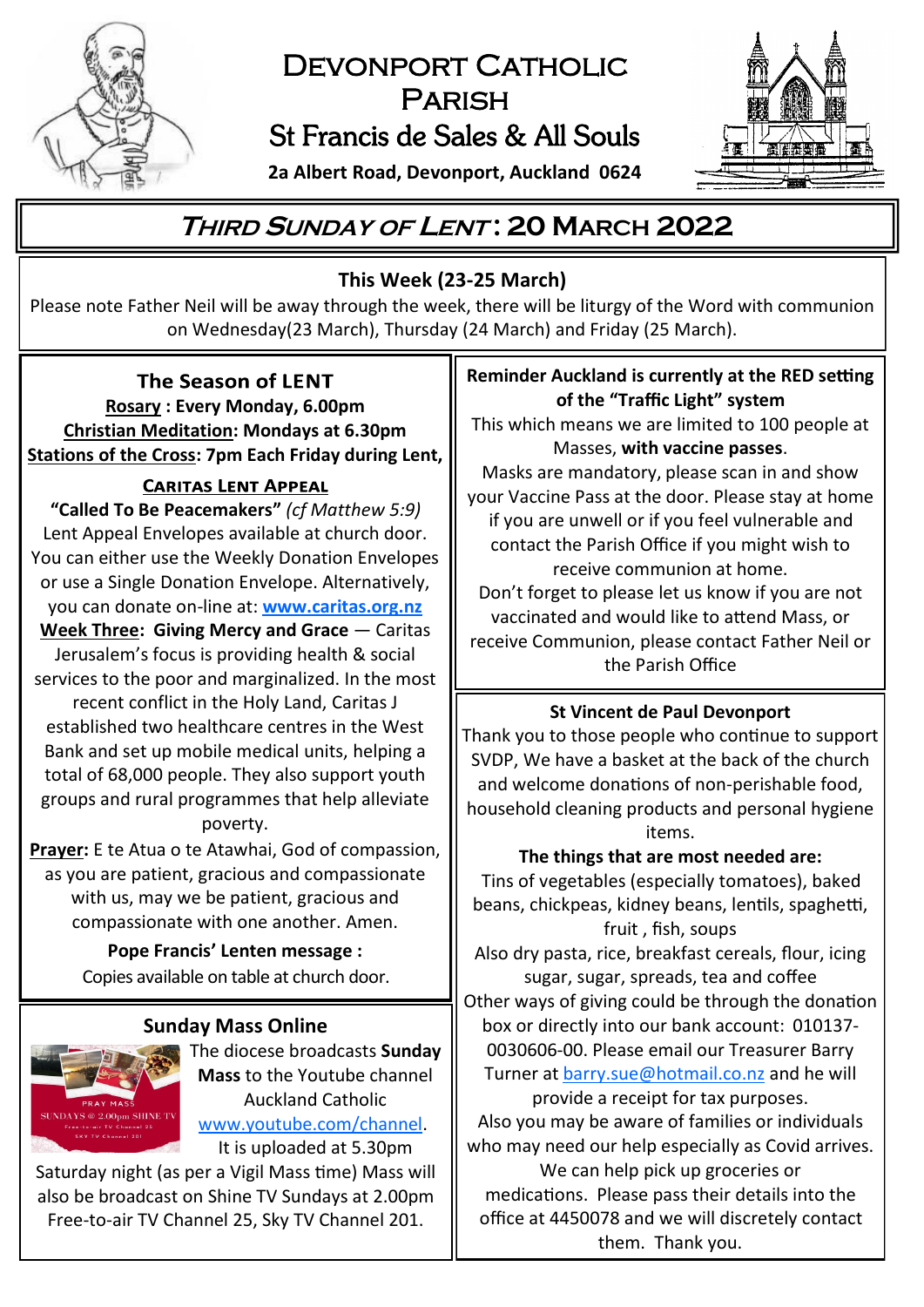In everyone's life there are experiences that are special. There is something about them that says to us: God is here. Times of sadness, or times of joy; in a quiet place, or a busy street. When it happens it's an experience to be cherished. Today's First reading records Moses' experience of meeting God. Lent is a time when we wonder at how God works in our lives.

# **Third Sunday of LENT**

*The Lord Of Compassion And Love*

**Exodus 3:1-8,13-15** I Am has sent me to you.

#### **Ps 103: The Lord is kind and merciful.**

**1Corinthians 10:1-6,10-12** The life of the people under Moses in the desert was written down to be a lesson for us.

**Luke 13:1-9** Unless you repent you will all perish as they did.

## **Fourth Sunday of LENT**

*The Lord Who Welcomes Sinners*

**Joshua 5:9-12** The People of God keep the Passover on their entry into the Promised Land.

## **Ps 34: Taste and see the goodness of the Lord.**

**2Corinthians 5:17-21** God reconciled us to himself through Christ.

**Luke 15:1-3,11-32** Your brother here was dead and has come to life .

| <b>Introducers</b>          |            |                                     |                                |     |                               |                |
|-----------------------------|------------|-------------------------------------|--------------------------------|-----|-------------------------------|----------------|
| (20 Mar)                    | Sat        | Steve Burke                         |                                |     | <b>Sun</b> Linda Lampen Smith |                |
| $(27 \text{ Mar})$          | <b>Sat</b> | Kath Petrie                         |                                |     | Sun Karen Rawlinson           |                |
| <b>Readers:</b>             |            |                                     |                                |     |                               |                |
| (20 Mar)                    | Sat        | Nicky Witham Blackwell Liz McMaster |                                |     | <b>Sun</b> Trevor Prendergast | Mary Lyttleton |
| (27 Mar)                    | Sat        | Shaun Erasmuson                     | Robert Mannion Sun Anne Gibson |     |                               | Nevil Gibson   |
| <b>Communion Ministers:</b> |            |                                     |                                |     |                               |                |
| (20 Mar)                    | Sat        | Mila Burke                          |                                | Sun | Francisca Knottenbelt         |                |
| $(27 \text{ Mar})$          | Sat        | Lisa Mannion                        |                                | Sun | Flo Sapa'au                   |                |

**Rosary Group Monday, 6pm in the church**Come & join in, reciting this beautiful prayer. All Welcome

> **Christian meditation Group Monday 6.30pm** in the Parish Meeting Room All welcome.

#### **NZ Catholic**



Link to latest issue: 13-[26](https://indd.adobe.com/view/e7fba446-52c8-4585-aa31-2a70f63285eb)  [March 22](https://indd.adobe.com/view/e7fba446-52c8-4585-aa31-2a70f63285eb) **Some headlines**: Lent leads to foot of cross preaches Anglican bishop. Dunedin rural roadshow gathers feedback. Young adults speak on faith in

workplace. Pope Lent message 2022. Or visit [www.nzcatholic.org.nz](https://nzcatholic.org.nz/)

For some inspiring alternative reading, **Tui Motu InterIslands Magazine** has many articles online: **[www.tuimotu.org](http://www.tuimotu.org)**

#### **Parish Vacancy—Parish Coordinator**

St Francis de Sales and All Souls Parish is looking for a new Parish Coordinator who will play a key role in the life of the Parish. This includes reception and welcoming duties, general administrative functions, managing invoicing and reporting processes, and a liaison role with St Leo's School. Familiarity with how a Catholic parish community works is important. This is a part-time opportunity, with hours flexible and negotiable.

Please submit your application, including a CV and covering letter outlining your interest in the role, to the Parish Office via email **Applications close 25 March 2022.** For further information and a copy of the position description, please contact the Parish Office, phone 4450078 or **[office@devonportcatholic.org.nz](mailto:office@devonportcatholic.org.nz)** In line with current Government policy, the successful appointee will need to be vaccinated for COVID-19 and undergo Police vetting as part of the Diocese's safeguarding policy. If you have someone in your network

who may be interested, please pass this onto them.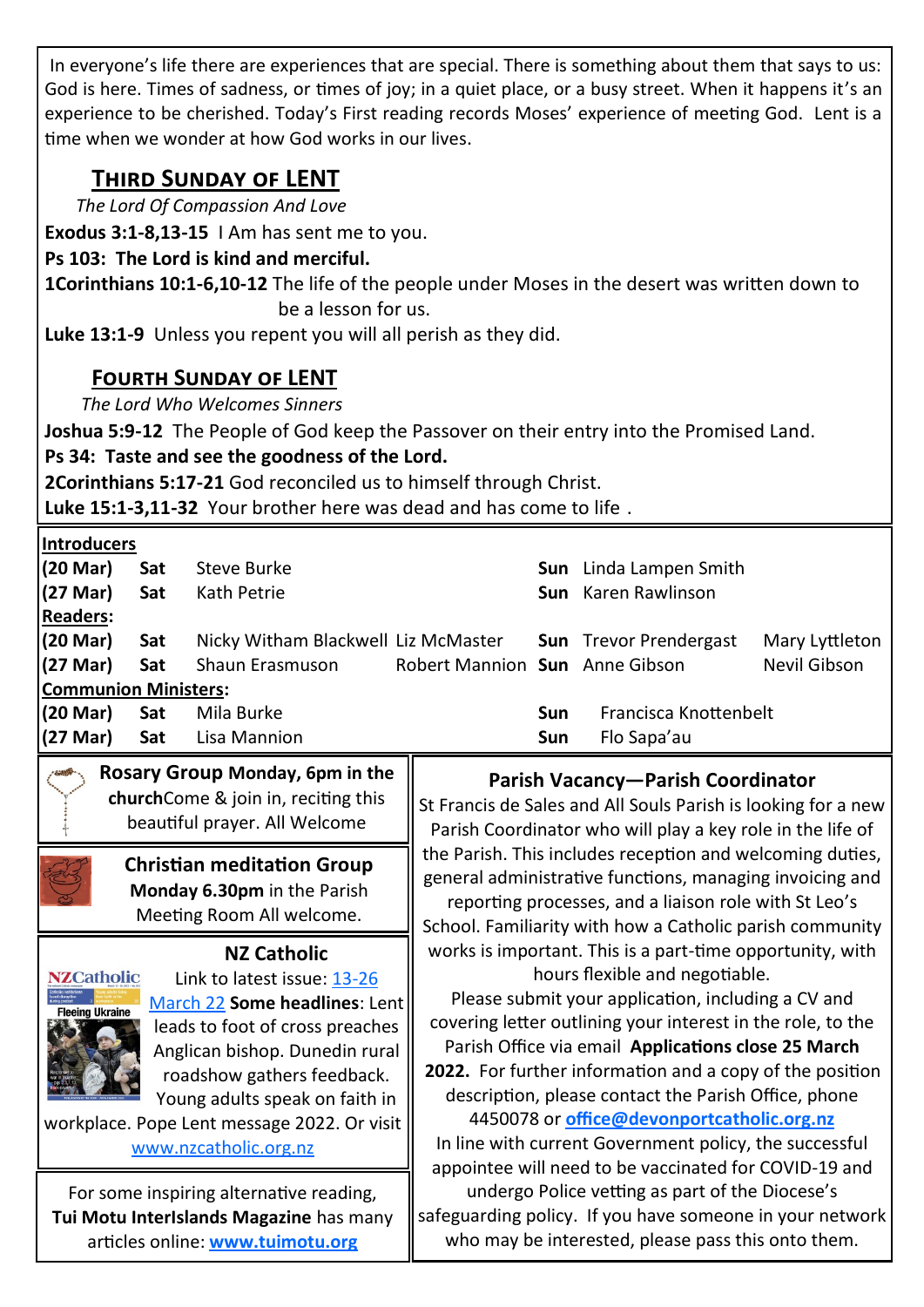#### **Diocese Notices**

**'Thriving, not just surviving' with Fr John Adams, and Cathy Kennedy (Alpha in a Catholic Context)**  Practical steps on how to unleash the potential of your parish. **Tuesday 29th March - 8.30pm** Register: [www.divinerenovation/Thriving](https://divinerenovation.tfaforms.net/f/Thriving-not-just-Surviving)-not-just-Surviving

#### **Metropolitan Cathedral of the Sacred Heart Charity Art Auction**

The inaugural Metropolitan Cathedral of the Sacred Heart Charity Art Auction to raise funds for the restoration and seismic strengthening of the cathedral is coming together well as we gear up for the launch on **Saturday 19 March 2022**. The uncertainty around Covid-19 has created the opportunity to move our charity art auction online, so we can reach more people than the original event we had planned. We are new to this but so excited to bring this to you and look forward to your support. Artists include Del Te Rito, Charlotte Hird, Jim Gorman, Olympia Osborne, Sonia Treacy, Ellen Donnelly and many more. We are so blessed to have them come on board. Registering for the auction is easy. All you need is your mobile phone or access to internet on your computer. The auction will run 24 x 7 from 19 March to 27 March 2022. If you have any questions, feel free to email [mcsh.march22art@gmail.com](mailto:mcsh.march22art@gmail.com) The website for the auction can be found: [www.galabid.com/art4icon](http://www.galabid.com/art4icon)

#### **Vacancies:**

#### **Chief Executive wanted: Te Kupenga-Catholic Leadership Institute**

Full details and how to apply, go here: [https://](https://www.tekupenga.ac.nz/uncategorized/seeking-for-tumuaki-chief-executive/) [www.tekupenga.ac.nz/uncategorized/seeking](https://www.tekupenga.ac.nz/uncategorized/seeking-for-tumuaki-chief-executive/)-fortumuaki-chief-[executive/](https://www.tekupenga.ac.nz/uncategorized/seeking-for-tumuaki-chief-executive/) **Applications close on Monday 28 March.**

#### **Vacancies for Prison Chaplains**

Applications are sought from suitably qualified people for a number of Catholic chaplaincy positions in prisons in Hamilton and Dunedin dioceses of New Zealand. Go here for details: [www.catholic.org.nz/vacancies](https://www.catholic.org.nz/news/media-releases/vacancies-prisonchaplains/)-prisonchaplains

*CDA Senior* **Accountant &** *CDA Junior Accountant* To view the full adverts and the position descriptions please go to our website [www.aucklandcatholic.org.nz](http://www.aucklandcatholic.org.nz) under Diocesan Services and Staff Vacancies. **Applications close 30 March 2022.**



# St Leo's Catholic School

Kindness | Confidence | Integrity | Excellence

Kia ora koutou and a warm St Leo's greeting to you all

A warm St Patrick's Day greeting to you all, and may the luck of the Irish be with you all! My goodness at times like this it



feels as though we need a shamrock or two under the pillow!

The school continues to manage well within the current health environment. Children show a very pleasing resilience and have adapted well to expectations to wear masks. We endeavour to keep life as normal as possible for them.

The season of Lent continues for us all; we offer prayers for the people of Ukraine. May God bring



them peace, and may the world find ways to stand up to tyranny and to hear the cry for liustice that rings

out at this time.

On a more positive note, the school is pleased to have made an appointment of a new Principal. Ms Vimi Chandra will commence duties at the school at the start of the second school term. Please pray for her as she takes up this exciting new opportunity in her career. May she lead the school with faith and conviction.

God bless you all

David Tennent Acting Principal (for four more weeks)

**ALPHA RETURNS** – Alpha is a course which helps strengthen your knowledge of our faith. It is also an opportunity to invite friends and family who are not Christians, or who are not coming to church.

#### There is **no charge**.

The next Alpha course begins **7pm Tuesday 22nd March** St Joseph's Church Hall Takapuna To **REGISTER** contact Steve, Ph 021439407; email: [stephenf@kidzcan.co.nz](mailto:stephenf@kidzcan.co.nz) – **OR** Engelbert; email: [engelbert.dsouza@yahoo.com](mailto:engelbert.dsouza@yahoo.com) – Ph 021 0234 6853 Covid restrictions apply, including vaccination certificates.